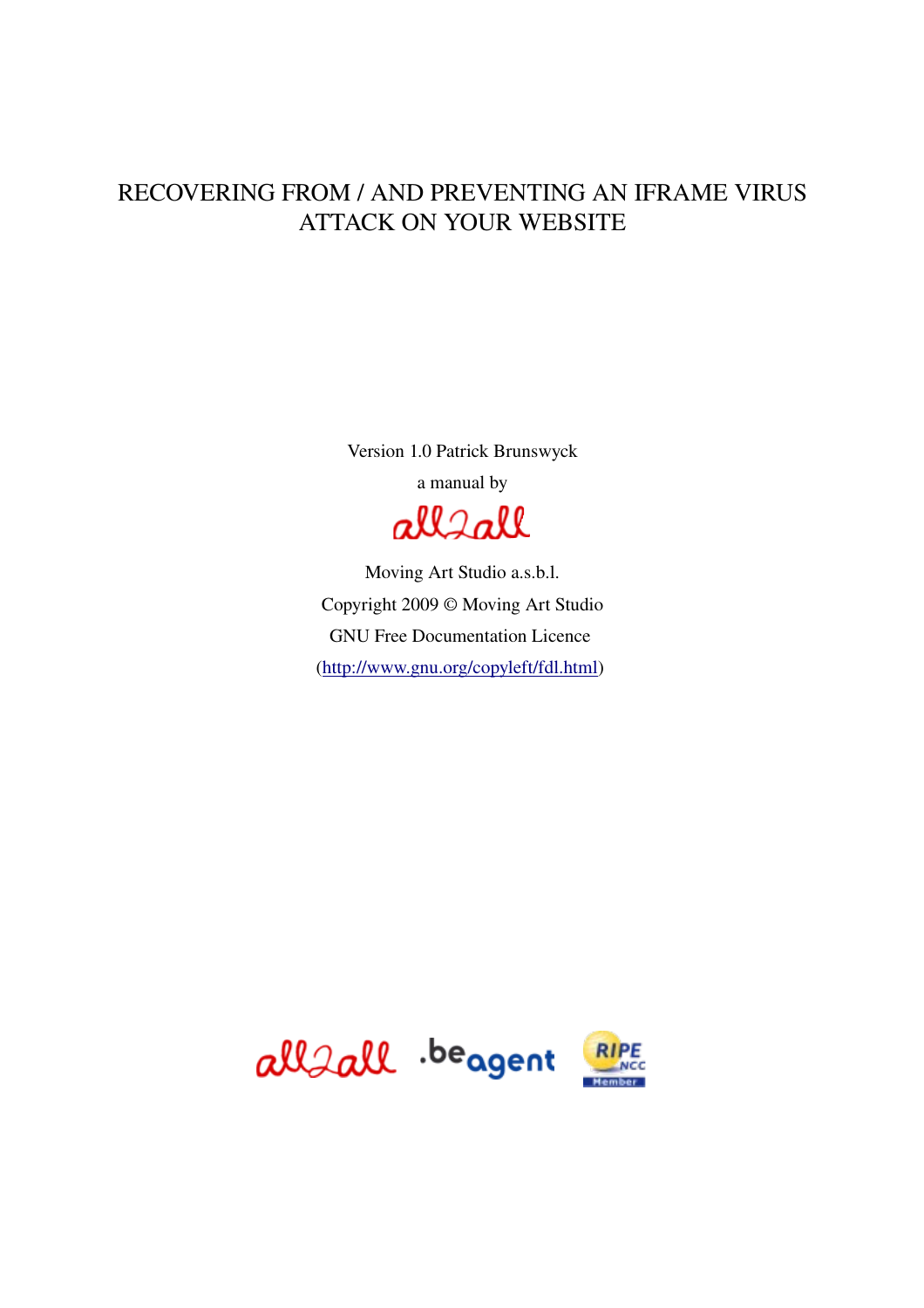## **Table of Contents**

| Recovering from / and preventing an iframe virus/Trojan attack on your website3 |  |
|---------------------------------------------------------------------------------|--|
|                                                                                 |  |
|                                                                                 |  |
|                                                                                 |  |
|                                                                                 |  |
|                                                                                 |  |
|                                                                                 |  |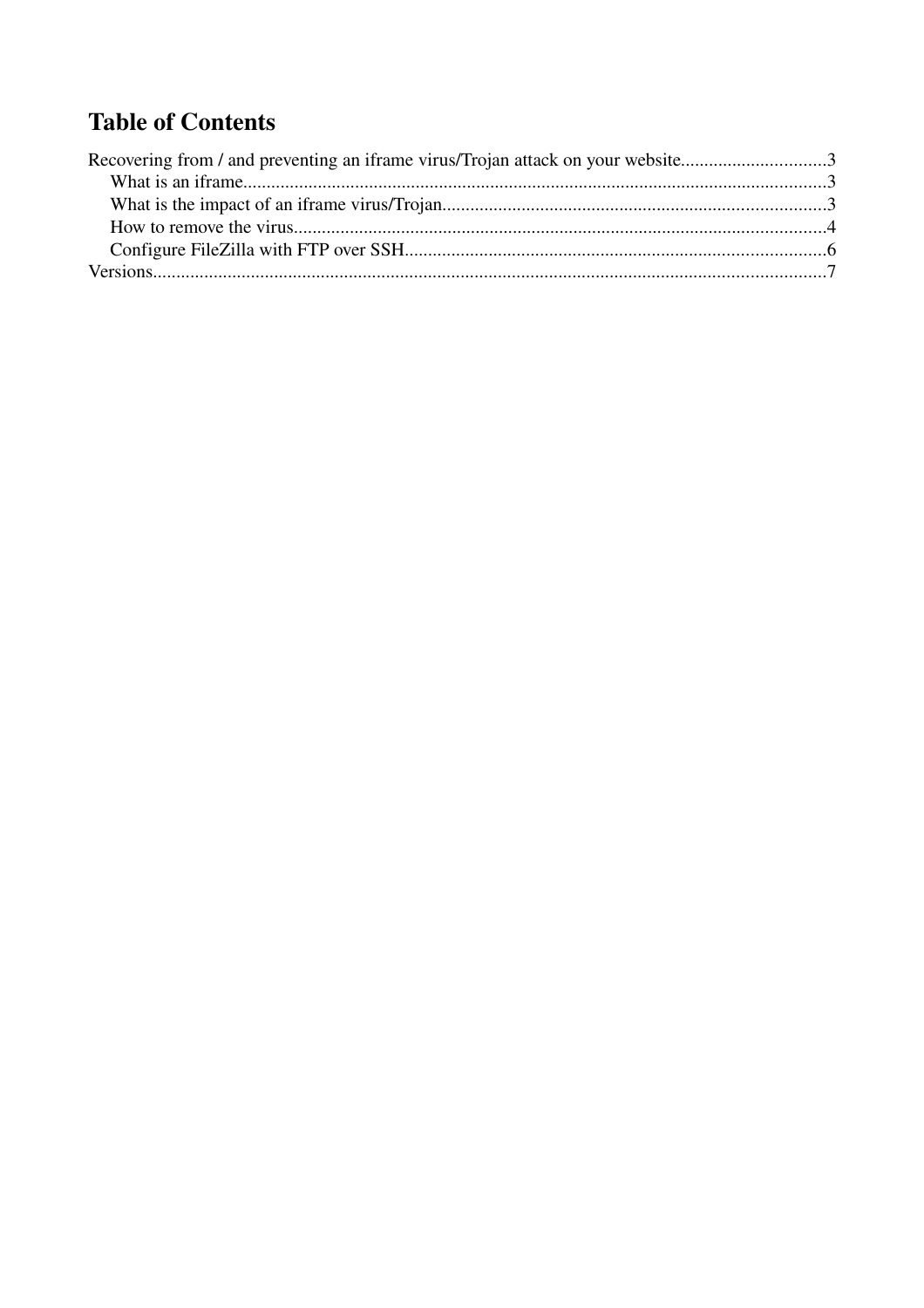### Recovering from / and preventing an iframe virus/Trojan attack on your website

#### What is an iframe

[IFRAMES](http://www.html-faq.com/htmlframes/?iframe) (Inline Frames) are an easy way to include one html page in another. They are used to embed some content on a page. The content is separated either because it's big, and you want to be able to scroll it independently, or because it's dynamically generated and you want to embed it easily. the tags used for an iframe are <iframe> </iframe>.

Example:  $<$ td $>$  $\langle$  = "yourinitialsite.htm" name = "tabel" width = "100%" height="485" align = "left" scrolling  $=$ "auto" frameborder  $=$ "0">  $\lt$ /iframe>  $\langle t \, \mathrm{d} \rangle$ 

#### What is the impact of an iframe virus/Trojan

When you browse to a website (e.g. in IE), that is infected with malicious code, the browser will download that code (this is a [trojan horse](http://en.wikipedia.org/wiki/Trojan_horse_(computing)) / [spyware\)](http://en.wikipedia.org/wiki/Spyware) from the [URL](http://en.wikipedia.org/wiki/URL) situated in the iframe container. (sometimes your browser might open an Acrobat Reader document). Most anti-virus programs don't detect this Trojan horse, some will give you a warning but won't prevent the execution of the script. As soon your PC is infected, the trojan will hide itself and steal your FTP passwords whenever you type them into your FTP program and it will report your passwords to a central server. This server will then use your FTPlogins, download your site files, manipulate them, to then upload them to your site again. This trojan will recursively run through all of your directories on the FTP server and hunt down the most vulnerable files for this kind of attack, files with names like:

- $\triangleright$  main
- ➢ default
- $\triangleright$  index
- ➢ home

The trojan horse will inject the malicious code into these and other files. It may inject an iframe container into any page it can. It changes the iframe targetpage. All .php, .html, .js,.... files can be infected, especially when they contain the </body> tag. This iframe virus infects your PC via PHP, java (including javascripts in .pdf or .swf files) and HTML scripts. The virus nests itself on the end user's PC in 99% of the cases. The code overwrites the **iframe targetpage**, in the example above this is *yourinitialsite.htm*, this will be changed into something like <iframe

src="http://c9u.at:8080/ts/in.cgi?pepsi147", to then redirect you to another website that your visitors will view and end up being infected themselves, where the virus will lurk again on their PC's waiting to steal and collect more FTP passwords to access servers...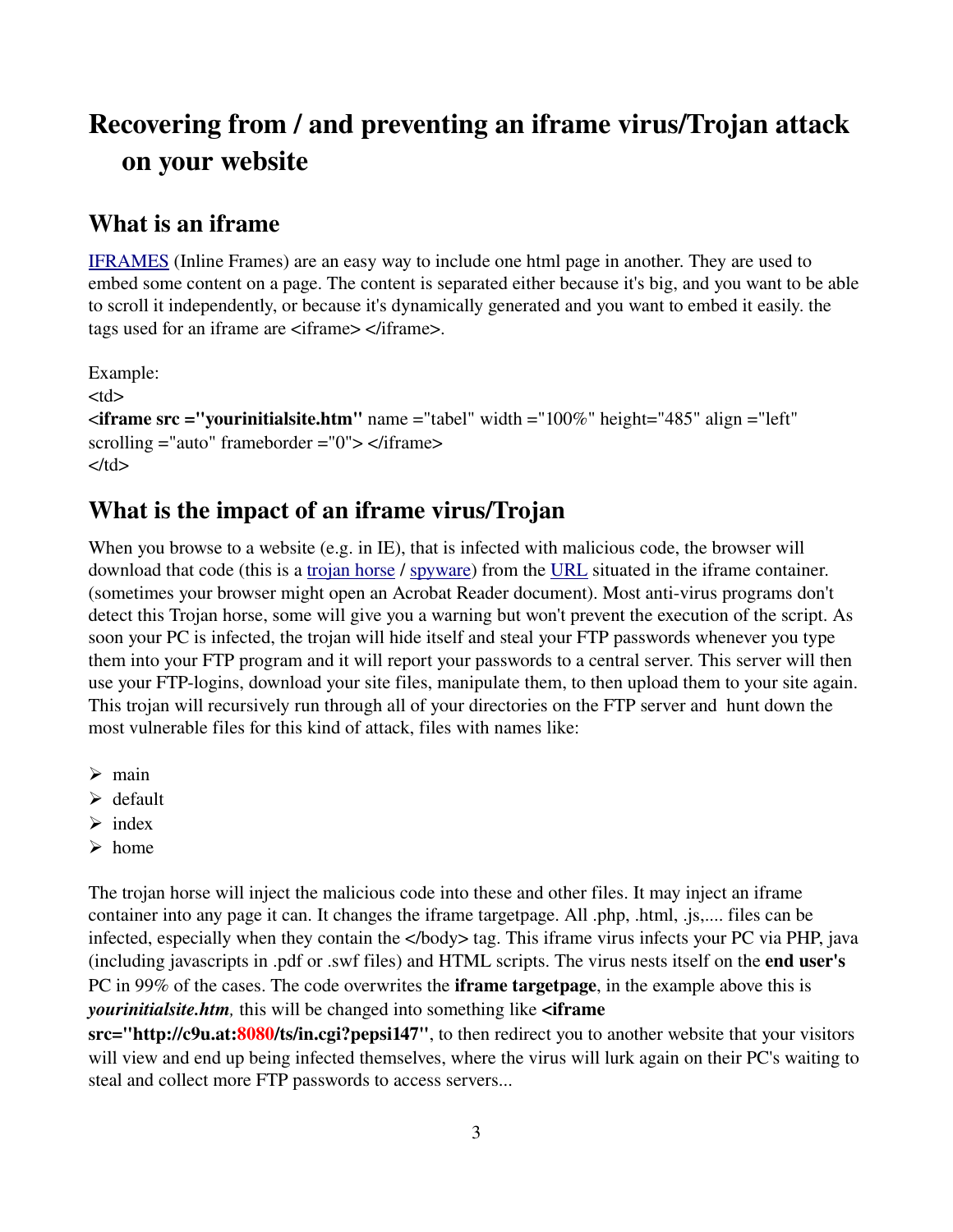#### How to remove the virus

To get rid of the virus you need to remove all the **iframe code** out of your infected php files. You have to check all the PHP, HTML, JS, ... files on your server. Also, the virus can modify the .htaccess file, hosts files and create images.php files in the images directory. The virus could also have infected your CMS themes and templates of your CMS. This is not a system wide server infection because the virus only exploits the ftp accounts it knows the passwords of.

On the server:

Check the files on your server for the following code:  $\langle$  if rame .... style="visibility:

hidden;"></iframe> A good tool to help you locate the iframe code quickly is [TextCrawler.](http://www.digitalvolcano.co.uk/content/textcrawler) Once you have removed all these corrupted iframe tags, proceed as follows:

- $\triangleright$  clear your CMS's cache (clear cache: [Drupal](http://www.maxi-pedia.com/how+to+delete+or+clear+Drupal+cache+tables) – [Joomla!](http://kb.siteground.com/article/How_to_clean_the_cache_in_Joomla_15.html) – [SPIP](http://www.spip.net/en_article2144.html) – [WordPress\)](http://codex.wordpress.org/Function_Reference/WP_Cache)
- ➢ your website is currently infecting other PCs so you need to temporarily block access to your website by uploading an index.htm file explaining why the server is down
- $\triangleright$  don't remove the files on your server but replace the infected files on your server with the files of your last virus free site backup. If this happens to be impossible then download the infected PHP, HTML, JS, etc. files to a location under quarantine to clean them
- $\triangleright$  recheck your files to see if there are no more occurrences of corrupted iframe containers on the server (<iframe .... style="visibility: hidden;"></iframe>)
- ➢ clear your CMS's cache once more
- $\triangleright$  make sure you continue to monitor the situation the first couple of days to make sure the files don't get infected again, so keep a close eye on the files.
- $\triangleright$  always make sure you have a **virus free backup** of your site!

On the PC:

(note: Linux PCs are not affected)

- $\triangleright$  install a good and **up to date** antivirus program / internet security suite on the pc and execute a full scan (For WordPress install the [antivirus plugin](http://wordpress.org/extend/plugins/antivirus/installation/) as well)
- ➢ once your PC is totally clean you can change your FTP passwords (use a [secure password!](http://www.all2all.org/files/pdfs/securepasswords.pdf))
- ➢ update Adobe Acrobat Reader and Shockwave
- ➢ change all passwords you have used while your PCs were infected
- $\triangleright$  now uninstall your FTP program including the [registry keys.](http://en.wikipedia.org/wiki/Registry_keys) You can achieve this with a freeware program called [Revo Uninstaller.](http://www.revouninstaller.com/revo_uninstaller_free_download.html) Install FileZilla (recommended)
- $\triangleright$  try to use alternative software like [FileZilla](http://filezilla-project.org/) as your FTP client and [Mozilla Firefox](http://www.mozilla-europe.org/en/) as your browser (Internet Explorer is very vulnerable). Make sure your Operating System and your software is up to date!
- $\triangleright$  don't save passwords on your PC. Try to memorize them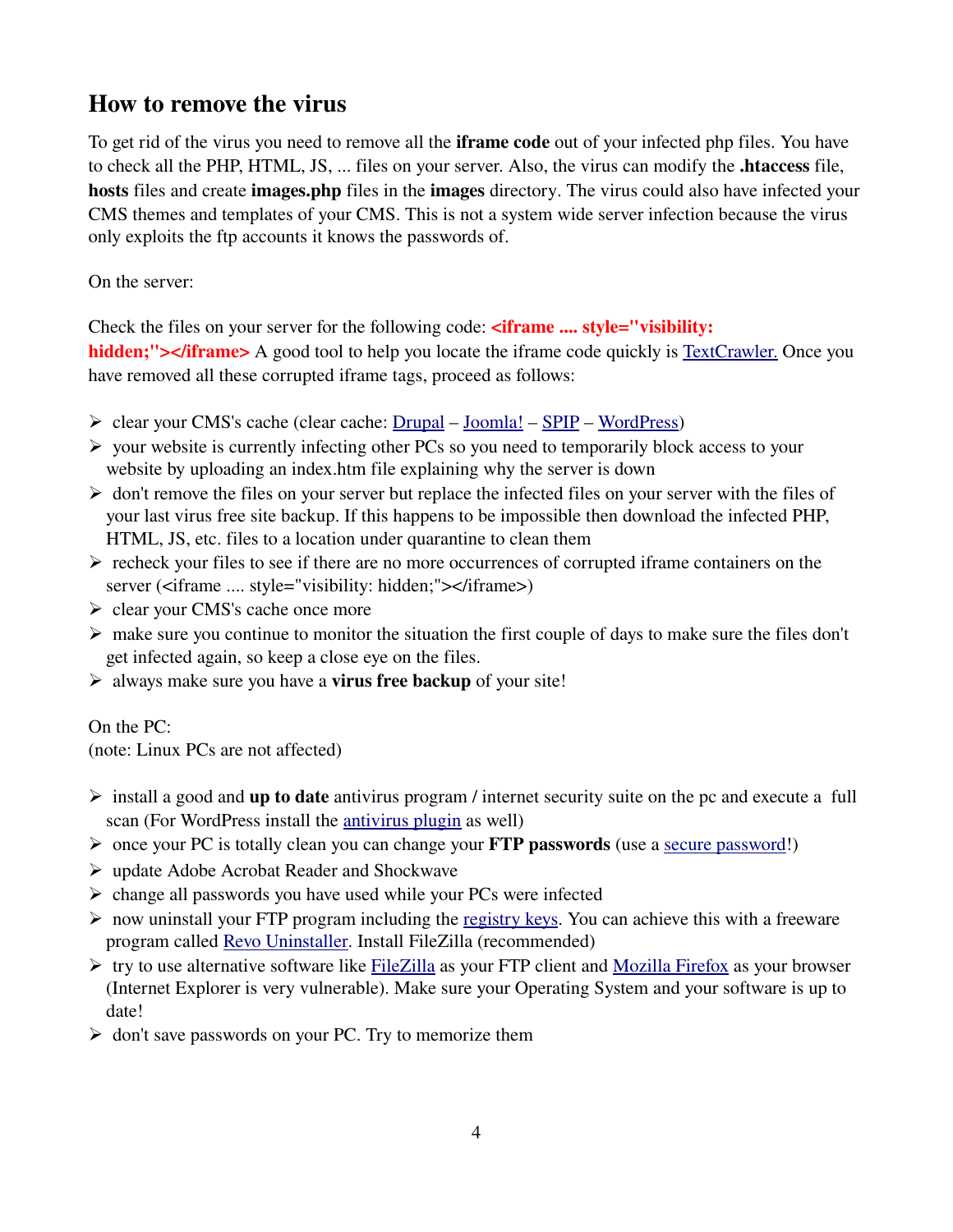

Attention! The virus may be listening in (eavesdropping) on bypassing network traffic originating from other computers on the local network [\(packet sniffing\)](http://en.wikipedia.org/wiki/Packet_sniffer) to steal FTP passwords! This means that you can clean up your PC but if another PC is infected located in the same [network segment,](http://en.wikipedia.org/wiki/Network_segment) the virus can still intercept the passwords you have entered on the clean PC!

Also, be careful with FTP passwords you have saved in the past. The virus may have the potential to extract those saved passwords. Considering the dangers involved it is advisable to login to your FTP server using the [SSH](http://en.wikipedia.org/wiki/Secure_Shell) over FTP protocol.

Source: http://soyouwillfindit.blogspot.com/2009/08/virus-steals-ftp-passwords-and-insert.html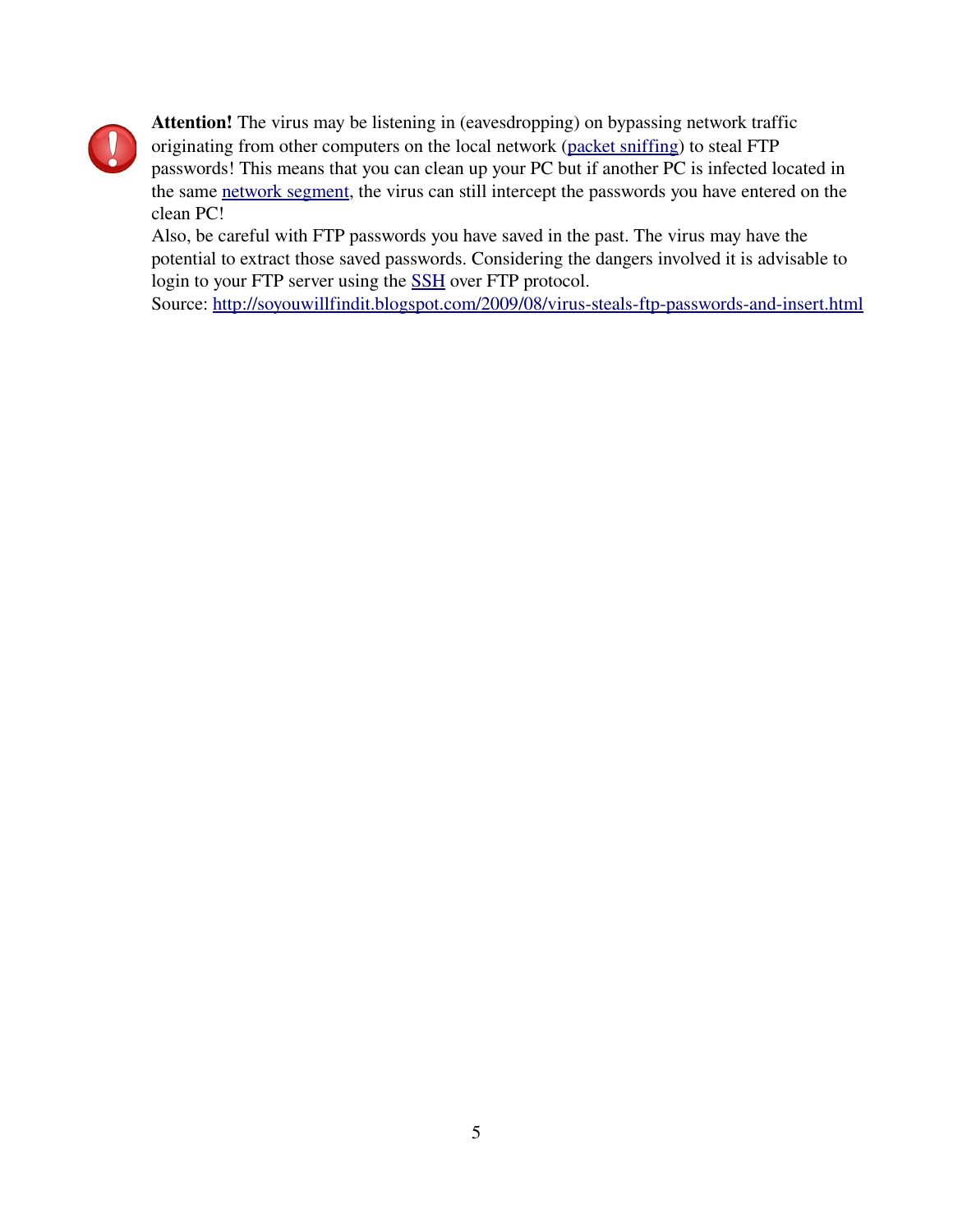# Configure FileZilla with FTP over SSH

| Select Entry:       |                                                                                                       | General                                                                            | Advanced            | <b>Transfer settings</b>                                   |                 | Charset |
|---------------------|-------------------------------------------------------------------------------------------------------|------------------------------------------------------------------------------------|---------------------|------------------------------------------------------------|-----------------|---------|
| My Sites            |                                                                                                       |                                                                                    |                     |                                                            |                 |         |
| <b>V</b> New site   |                                                                                                       | Host:                                                                              | patrick.all2all.org |                                                            | Port: 22        |         |
|                     |                                                                                                       | Servertype:                                                                        |                     | SFTP - SSH File Transfer Protocol                          |                 |         |
|                     |                                                                                                       | Logontype:                                                                         | Ask for password    |                                                            |                 | $\div$  |
|                     |                                                                                                       | User:                                                                              | patrick             |                                                            |                 |         |
|                     |                                                                                                       | Password:                                                                          |                     |                                                            |                 |         |
|                     |                                                                                                       | Account:                                                                           |                     |                                                            |                 |         |
| <b>New Site</b>     | New <b>Folder</b>                                                                                     | Comments:                                                                          |                     | How to use SSH File Transfer Protocol                      |                 |         |
| <b>New Bookmark</b> | Rename                                                                                                |                                                                                    |                     |                                                            |                 |         |
| <b>Delete</b>       | Copy                                                                                                  |                                                                                    |                     |                                                            |                 |         |
|                     |                                                                                                       |                                                                                    | $\overline{z}$      | <b>Enter password</b>                                      |                 |         |
|                     | Connect                                                                                               | $\sim$ OK                                                                          |                     | Please enter a password for this server:<br>Name: New site |                 |         |
|                     |                                                                                                       |                                                                                    | Host:               | patrick.all2all.org                                        |                 |         |
| 园                   |                                                                                                       | <b>Unknown host key</b>                                                            | User:               | patrick                                                    |                 |         |
| ဝူ                  | The server's host key is not cached in the regist<br>no guarantee that the server is the computer yor |                                                                                    |                     | Password: <b>Deeseeseese</b>                               |                 |         |
| Details.            |                                                                                                       |                                                                                    |                     | Remember password for this session                         |                 |         |
| Host:               | patrick.all2all.org:22<br>Fingerprint: ssh-rsa 2048 b0:8e:02:b3:af:e7:56:                             |                                                                                    |                     |                                                            |                 |         |
|                     |                                                                                                       |                                                                                    |                     | QK                                                         | <b>B</b> Cancel |         |
|                     | Trust this host and carry on connecting?<br>Always trust this host, add this key to the cache         |                                                                                    |                     |                                                            |                 |         |
|                     |                                                                                                       |                                                                                    |                     |                                                            |                 |         |
|                     |                                                                                                       |                                                                                    |                     |                                                            |                 |         |
|                     | $\triangleq$ OK                                                                                       | <b>B</b> Cancel                                                                    |                     |                                                            |                 |         |
|                     | Status:                                                                                               | Connecting to patrick.all2all.org                                                  |                     |                                                            |                 |         |
|                     |                                                                                                       | Response: fzSftp started                                                           |                     |                                                            |                 |         |
|                     |                                                                                                       | Command: open "patrick@patrick.all2all.org" 22<br>Command: Trust new Hostkey: Once |                     |                                                            |                 |         |
|                     | Status:                                                                                               | Command: Pass: ****************<br>Connected to patrick.all2all.org                |                     |                                                            |                 |         |